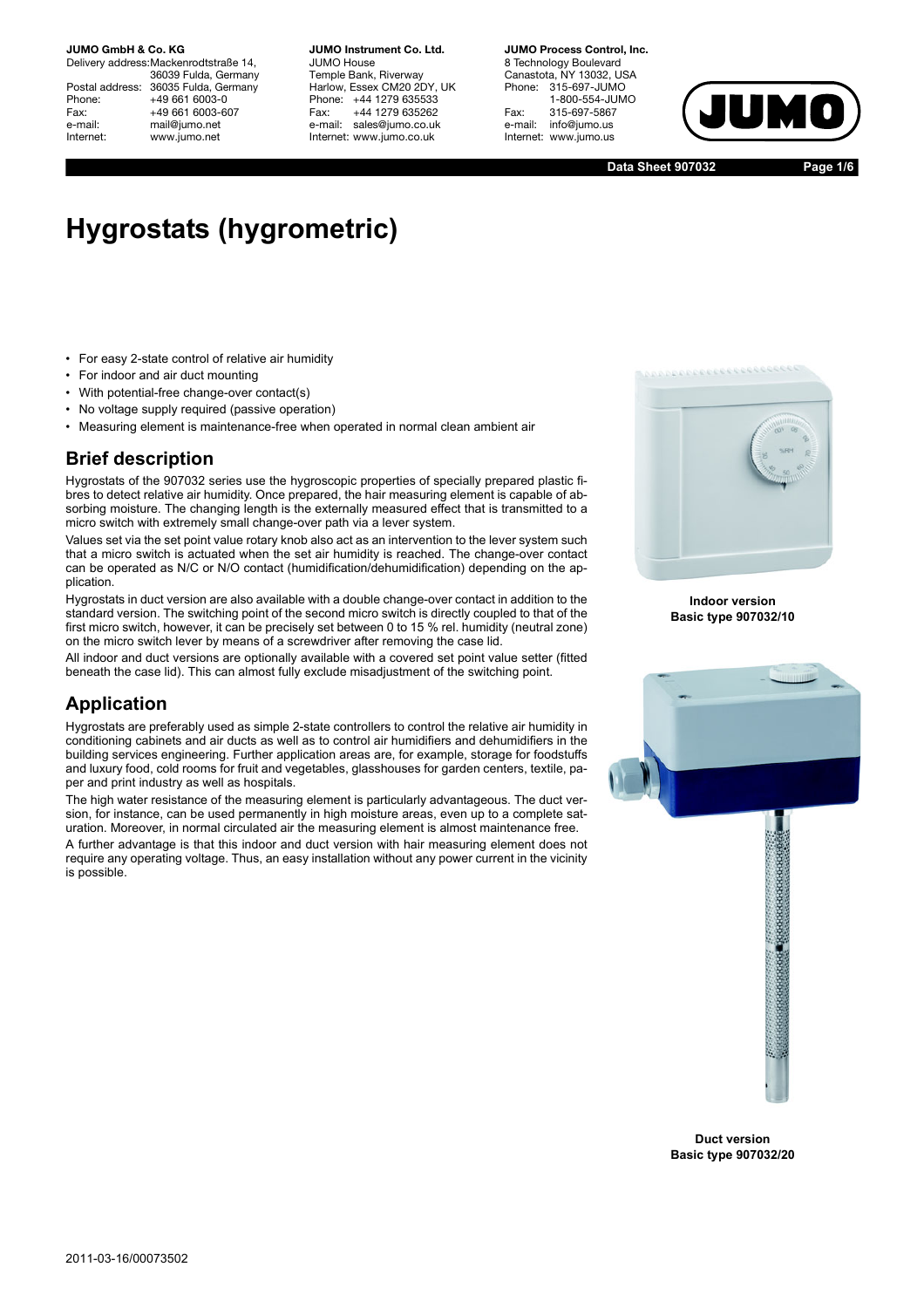Delivery address:Mackenrodtstraße 14, 36039 Fulda, Germany Postal address: 36035 Fulda, Germany<br>Phone: +49 661 6003-0 Phone: +49 661 6003-0<br>Fax: +49 661 6003-60 Fax: +49 661 6003-607<br>e-mail: mail@iumo.net mail@jumo.net Internet: www.jumo.net

**JUMO Instrument Co. Ltd.** JUMO House Temple Bank, Riverway Harlow, Essex CM20 2DY, UK Phone: +44 1279 635533<br>Fax: +44 1279 635262 +44 1279 635262 e-mail: sales@jumo.co.uk Internet: www.jumo.co.uk

**JUMO Process Control, Inc.** 8 Technology Boulevard Canastota, NY 13032, USA Phone: 315-697-JUMO 1-800-554-JUMO Fax: 315-697-5867 e-mail: info@jumo.us Internet: www.jumo.us



**Data Sheet 907032 Page 2/6**

# **Technical data**

# **Humidity**

|                           | <b>Indoor version</b>                                                                             | <b>Duct version</b>                               |  |
|---------------------------|---------------------------------------------------------------------------------------------------|---------------------------------------------------|--|
| <b>Sensing element</b>    | Plastic hair measuring element (hygrometric)                                                      |                                                   |  |
|                           | Measuring element is water resistant and almost maintenance-free, the duct version can be washed. |                                                   |  |
| Scale range               | 30 to 100 % rel. humidity                                                                         |                                                   |  |
| Working/setting range     | 35 to 95 % rel. humidity                                                                          |                                                   |  |
| <b>Hysteresis</b>         | approx. 4 % rel. humidity (micro switch related to 50 % rel. humidity)                            |                                                   |  |
| Switching gap             |                                                                                                   | 0 to 15 % rel. humidity (with 2 micro switches)   |  |
| <b>Measuring accuracy</b> | $\pm$ 3.0 % rel. humidity at > 40 % rel. humidity                                                 | $\pm$ 3.5 % rel. humidity at > 50 % rel. humidity |  |
| at 23 $^{\circ}$ C        | $\pm$ 5.0 % rel. humidity at < 40 % rel. humidity                                                 | $\pm$ 4.0 % rel. humidity at < 50 % rel. humidity |  |
| Average                   | -0.2 % rel. humidity/K (related to 20 °C and 50 % rel. humidity)                                  |                                                   |  |
| temperature coefficient   |                                                                                                   |                                                   |  |
| <b>Medium</b>             | Air, atmospheric pressure, non corrosive                                                          |                                                   |  |
| Admissible                | max. 15 m/s                                                                                       | max. 8 m/s, with wind protection max. 15 m/s      |  |
| air speed                 |                                                                                                   |                                                   |  |
| <b>Response times</b>     | 1.5 min; $t_{0.5}$ at v = 2 m/s                                                                   |                                                   |  |
| <b>Compensation time</b>  | 20 to 40 min; depending on the air flow                                                           |                                                   |  |

# **Electrical data**

|                                   | Indoor version                                                                                                                                                                  | <b>Duct version</b>                                                                                                                    |  |
|-----------------------------------|---------------------------------------------------------------------------------------------------------------------------------------------------------------------------------|----------------------------------------------------------------------------------------------------------------------------------------|--|
| Micro switch                      | Switching voltage $\leq$ AC 250 V                                                                                                                                               |                                                                                                                                        |  |
| <b>Switching capacity</b>         |                                                                                                                                                                                 |                                                                                                                                        |  |
| - with silver contact             | Maximum load AC 250 V and<br>0.1 to 5 A at ohmic load for dehumidification<br>0.1 to 2 A at ohmic load for humidification<br>0.1 to 1 A at inductive load with $\cos$ phi = 0.7 | Minimum load AC 125 V and 100 mA                                                                                                       |  |
| - with gold contact<br>(optional) | Maximum load AC 48 V and 1 to 100 mA                                                                                                                                            |                                                                                                                                        |  |
| <b>Contact rating</b>             |                                                                                                                                                                                 | 15 A/AC 230 V with ohmic load (cos phi = 1)<br>2 A/AC 230 V with inductive load (cos phi = 0.7)<br>0.25 A/DC 230 V with direct current |  |
| <b>Operating life</b>             | 100.000 switching cycles                                                                                                                                                        |                                                                                                                                        |  |
| Electromagnetic<br>compatibility  | Directive 2006/95/EC<br>DIN EN 60730-1, Revision 12/05<br>DIN EN 60730-2-13, Revision 09/02                                                                                     |                                                                                                                                        |  |

### **Information about the switching voltage**

Select the humidity controller measuring location such that no condensate will form on or in the device. This particularly applies when the voltage exceeds 48 V. A higher voltage bears the risk that sparkovers could appear on the micro switch or the connection terminals due to condensate and, thus, destroy the controller. If the voltage remains below 48 V, the humidity controller can be used up to 100 % rel. humidity.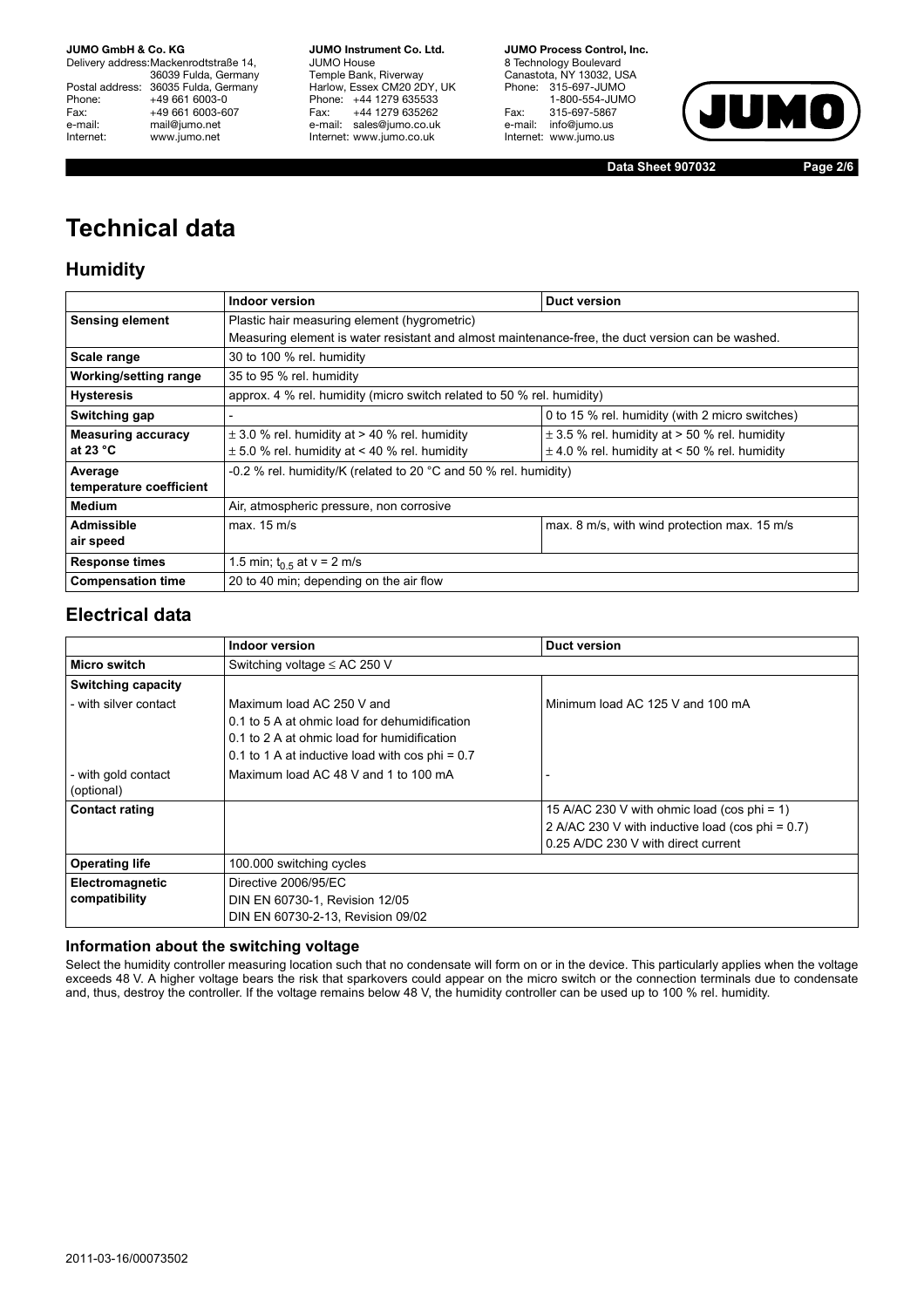Delivery address:Mackenrodtstraße 14, 36039 Fulda, Germany Postal address: 36035 Fulda, Germany<br>Phone: +49 661 6003-0 Phone: +49 661 6003-0<br>Fax: +49 661 6003-6 Fax: +49 661 6003-607<br>e-mail: mail@iumo.net mail@jumo.net Internet: www.jumo.net

**JUMO Instrument Co. Ltd.** JUMO House Temple Bank, Riverway Harlow, Essex CM20 2DY, UK Phone: +44 1279 635533 Fax: +44 1279 635262 e-mail: sales@jumo.co.uk Internet: www.jumo.co.uk

**JUMO Process Control, Inc.** 8 Technology Boulevard Canastota, NY 13032, USA<br>Phone: 315-697-JUMO 315-697-JUMO 1-800-554-JUMO Fax: 315-697-5867<br>e-mail: info@iumo.us info@jumo.us Internet: www.jumo.us



**Data Sheet 907032 Page 3/6**

## **Construction**

|                              | Indoor version                                                                                  | <b>Duct version</b>                                                                                                                               |
|------------------------------|-------------------------------------------------------------------------------------------------|---------------------------------------------------------------------------------------------------------------------------------------------------|
| Case                         | PC plastic                                                                                      | ABS plastic with attached stainless steel measuring<br>probe                                                                                      |
| Cable entry                  | via rear opening                                                                                | via cable screw connection M 20x1.5                                                                                                               |
| <b>Contacts</b>              | via connection terminals for cable cross section up to 1.5 mm <sup>2</sup>                      |                                                                                                                                                   |
| <b>Protection rating</b>     | IP30D                                                                                           | IP54 (external set point value setter)<br>IP64 (internal set point value setter)                                                                  |
| <b>Ambient temperature</b>   | $-30$ to $+60$ °C                                                                               | $-30$ to $+60$ °C<br>-40 to +80 $^{\circ}$ C (on the measuring probe)                                                                             |
| <b>Operating temperature</b> | 0 to 60 $°C$                                                                                    | 0 to 60 $°C$                                                                                                                                      |
| Installation position        | any, the ventilation slits should preferably run at right<br>angles in relation to the air flow | Probe tube vertically downward or horizontal;<br>Fastening directly through openings in the case or<br>optionally by means of a fastening flange. |
| Weight                       | approx. 60 g                                                                                    | approx. 700 g                                                                                                                                     |

# **Maintenance instructions**

### **Humidity measuring element**

The hygrometric measuring element is maintenance-free when operated in normal clean ambient air. However, aggressive media or those containing solvents may cause faulty readings and failure depending on the type and concentration.

As for almost all humidity measuring elements, condensation forming a water repellent film on the measuring element is damaging such as, e.g. resin aerosol, lacquer aerosol and smoke substances.

Avoid direct sun radiation.

#### **Indoor version**

Cleaning and adjustment of the measuring element is only possible in the factory.

#### **Duct version**

The measuring element can be cleaned with water due to its water resistance. Do not use strong solvents. When using mild detergent, thoroughly rinse the measuring element afterwards. Furthermore, only the plastic measuring element and the stainless steel sheath can be cleaned with water but not the case head.

#### **Calibration**

Due to a special aging process, the humidity measuring elements have good long-term stability. Regeneration as known from hair measuring elements is not required.

The hygrostats are factory calibrated at a room temperature of 23 °C and 50 % rel. humidity. They can be checked (only duct version) using the humidity probe checks supplied in the accessories (33 %, 53 % or 76 % rel. humidity). Furthermore, the hygrostat displays 100 % rel. humidity when the measuring element is wetted with water. If readjustment is necessary, use a screwdriver to sensitively turn the setscrew provided at the sheath tip. Note that small setscrew adjustments on the wet measuring element results in large measured value adjustments in dry zones.

#### **Drying**

Never dry the humidity measuring element after cleaning using warm or hot air, e.g. by means of a hairdryer.

#### **Note**

**Any manipulations of the internal components will lead to warranty claims becoming null and void.**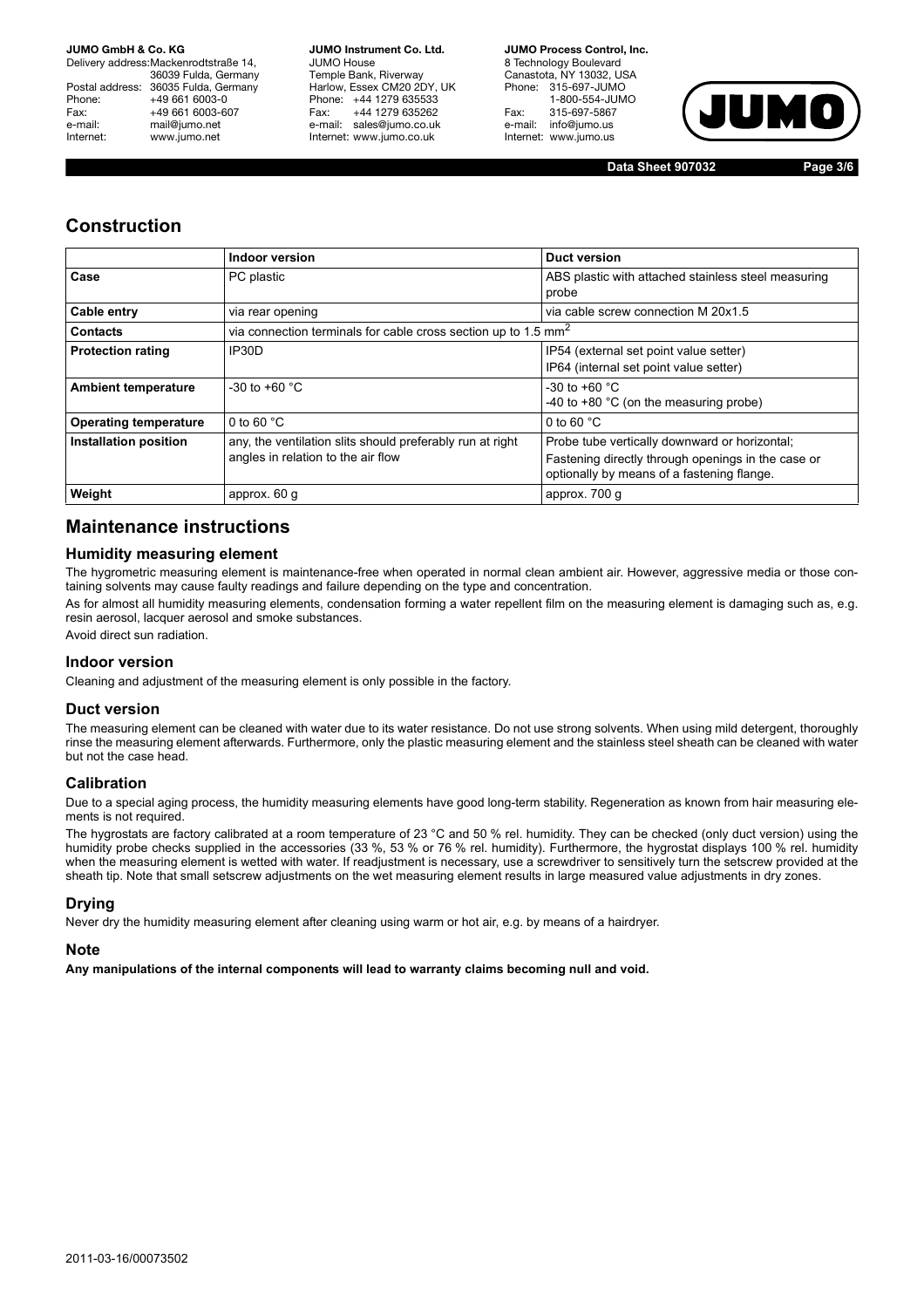Delivery address:Mackenrodtstraße 14, 36039 Fulda, Germany Postal address: 36035 Fulda, Germany Phone: +49 661 6003-0<br>Fax: +49 661 6003-6 Fax: +49 661 6003-607<br>e-mail: mail@jumo.net e-mail: mail@jumo.net<br>| Internet: www.iumo.net www.jumo.net

**JUMO Instrument Co. Ltd.** JUMO House Temple Bank, Riverway Harlow, Essex CM20 2DY, UK Phone: +44 1279 635533<br>Fax: +44 1279 635262 +44 1279 635262 e-mail: sales@jumo.co.uk Internet: www.jumo.co.uk

**JUMO Process Control, Inc.** 8 Technology Boulevard Canastota, NY 13032, USA Phone: 315-697-JUMO 1-800-554-JUMO Fax: 315-697-5867 e-mail: info@jumo.us Internet: www.jumo.us



**Data Sheet 907032 Page 4/6**

# **Dimensions**

## **Indoor version**



## **Duct version**



### **Accessories**

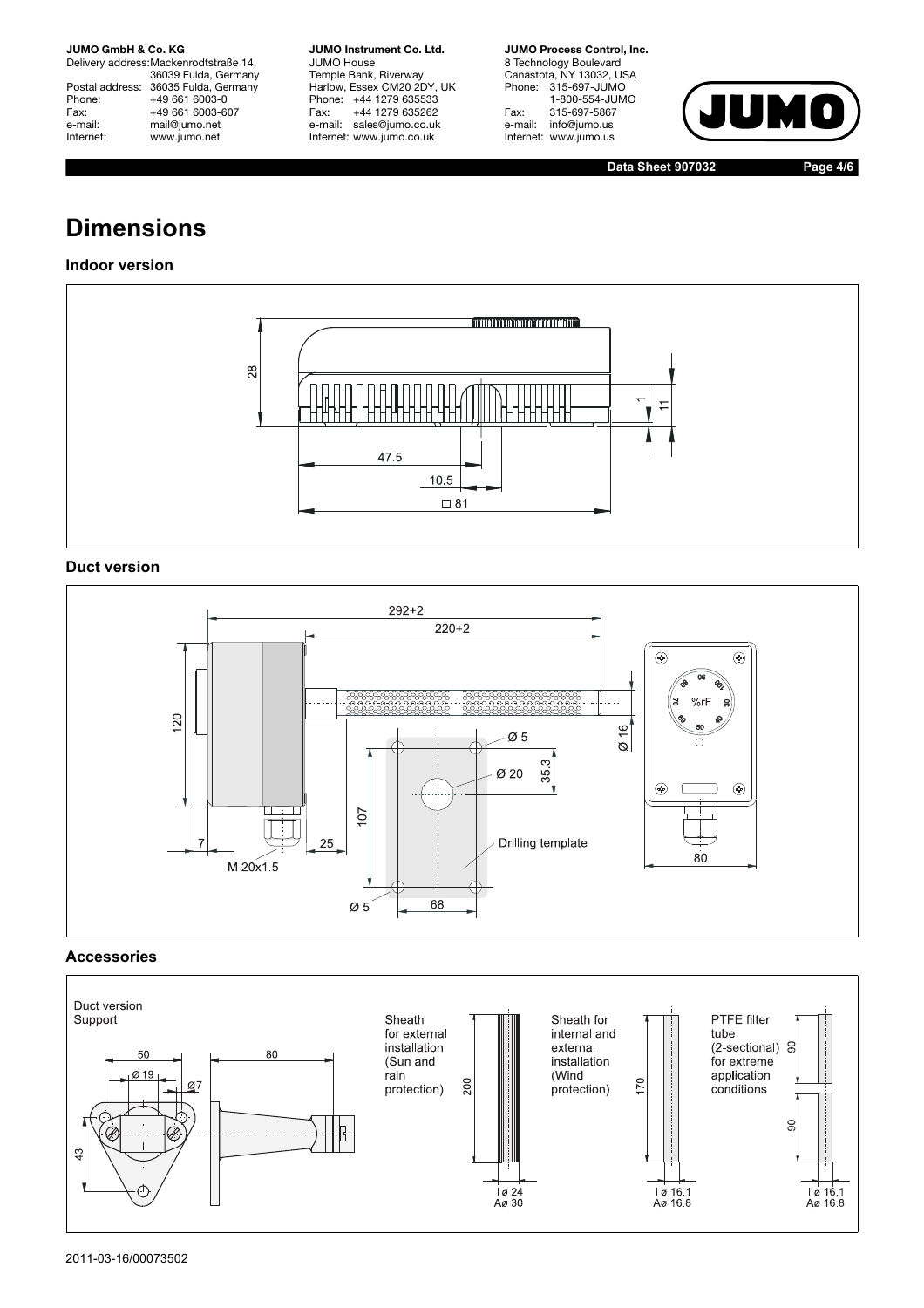Delivery address:Mackenrodtstraße 14, 36039 Fulda, Germany Postal address: 36035 Fulda, Germany<br>Phone: +49 661 6003-0 Phone: +49 661 6003-0<br>Fax: +49 661 6003-6 Fax: +49 661 6003-607<br>e-mail: mail@iumo.net mail@jumo.net Internet: www.jumo.net

**JUMO Instrument Co. Ltd.** JUMO House Temple Bank, Riverway Harlow, Essex CM20 2DY, UK Phone: +44 1279 635533 Fax: +44 1279 635262 e-mail: sales@jumo.co.uk Internet: www.jumo.co.uk

**JUMO Process Control, Inc.** 8 Technology Boulevard Canastota, NY 13032, USA<br>Phone: 315-697-JUMO 315-697-JUMO 1-800-554-JUMO Fax: 315-697-5867 info@jumo.us Internet: www.jumo.us



**Data Sheet 907032 Page 5/6**

# **Wiring diagrams**

### **Indoor version**



## **Duct version**



### **Setting the 2nd set point value**

The duct version 907032/20-203/000 is factory-set such that the second set point value exceeds the first set point value by 6 % rel. humidity.

The neutral zone (gap between the first and second set point value) can be set by means of a screwdriver once the case lid is removed.

When turning counter-clockwise, the second switching point can be increased between 0 and 15 % rel. humidity (in relation to the first set point value). The neutral zone can be determined by turning the rotary knob.